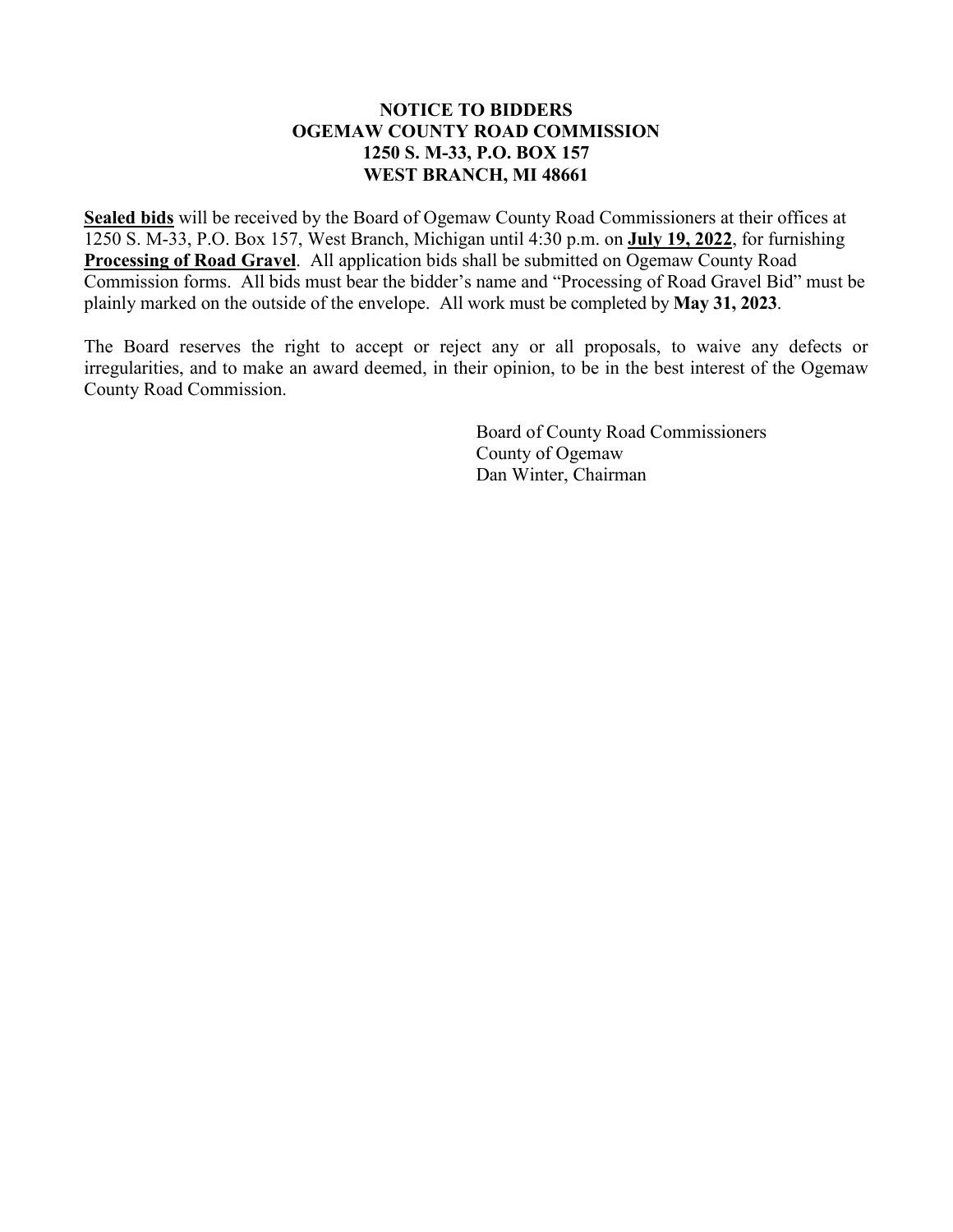## **OGEMAW COUNTY ROAD COMMISSION P.O. Box 157, West Branch, MI 48661**

#### **2022 PROCESSING OF ROAD GRAVEL**

**22A ROAD GRAVEL \$\_\_\_\_\_\_\_\_C.Y. 23A ROAD GRAVEL \$\_\_\_\_\_\_\_\_C.Y.**

(Approximate quantity: 20,000 C.Y.)

(Approximate quantity: 50,000 C.Y.)

Sealed proposals will be received by the Board of Ogemaw County Road Commissioners at their office until **4:30 p.m. on July 19, 2022**, for furnishing Processed Road Gravel. Sealed proposals will be opened at the regular 9:00 meeting on July 20, 2022. An **onsite pre-bid meeting** will be held at the gravel pit to review pit management plans at **9:00 am on June 23, 2022**. All bids shall be submitted on Ogemaw County Road Commission forms. All bids must bear the bidder's name and **"Processed Road Gravel Bid"** must be plainly marked on the outside of the envelope. All work must be completed by **May 31, 2023**.

The work will take place at the Ogemaw County Road Commission gravel pit, located on Fairview Road, West Branch Township, SE ¼ of NW ¼ Section 5, T22N, R2E. The work shall consist of processing pit run gravel through an approved gravel crushing plant in the approximate quantities according to the specifications. All pit run material shall be furnished by the Ogemaw County Road Commission. The processed gravel will be paid for at the unit price per cubic yard and shall include mobilization, excavation, blending and crushing of the pit run material, and all operations and equipment needed to place the processed gravel into stockpiles as specified in the supplemental specifications.

\*See attached supplemental specifications.

| <b>BID FIRM FOR:</b>     | DAYS. |  |
|--------------------------|-------|--|
| DISCOUNTS:               |       |  |
| <b>TERMS OF PAYMENT:</b> |       |  |
| DELIVERY LEAD TIME:      |       |  |

**The Commission reserves the right to accept or reject any or all proposals, to waive irregularities and or informalities and to make an award as may appear to them to be in the best interest of the Ogemaw County Road Commission.**

| <b>ADDRESS:</b>                                                                                                                                                                                                                | <u> 1989 - Andrea Andrew Maria (h. 1989).</u> |
|--------------------------------------------------------------------------------------------------------------------------------------------------------------------------------------------------------------------------------|-----------------------------------------------|
|                                                                                                                                                                                                                                |                                               |
| PHONE: Department of the state of the state of the state of the state of the state of the state of the state of the state of the state of the state of the state of the state of the state of the state of the state of the st | FAX:                                          |
|                                                                                                                                                                                                                                |                                               |
|                                                                                                                                                                                                                                |                                               |
| <b>BIDDER'S SIGNATURE:</b>                                                                                                                                                                                                     | DATE:                                         |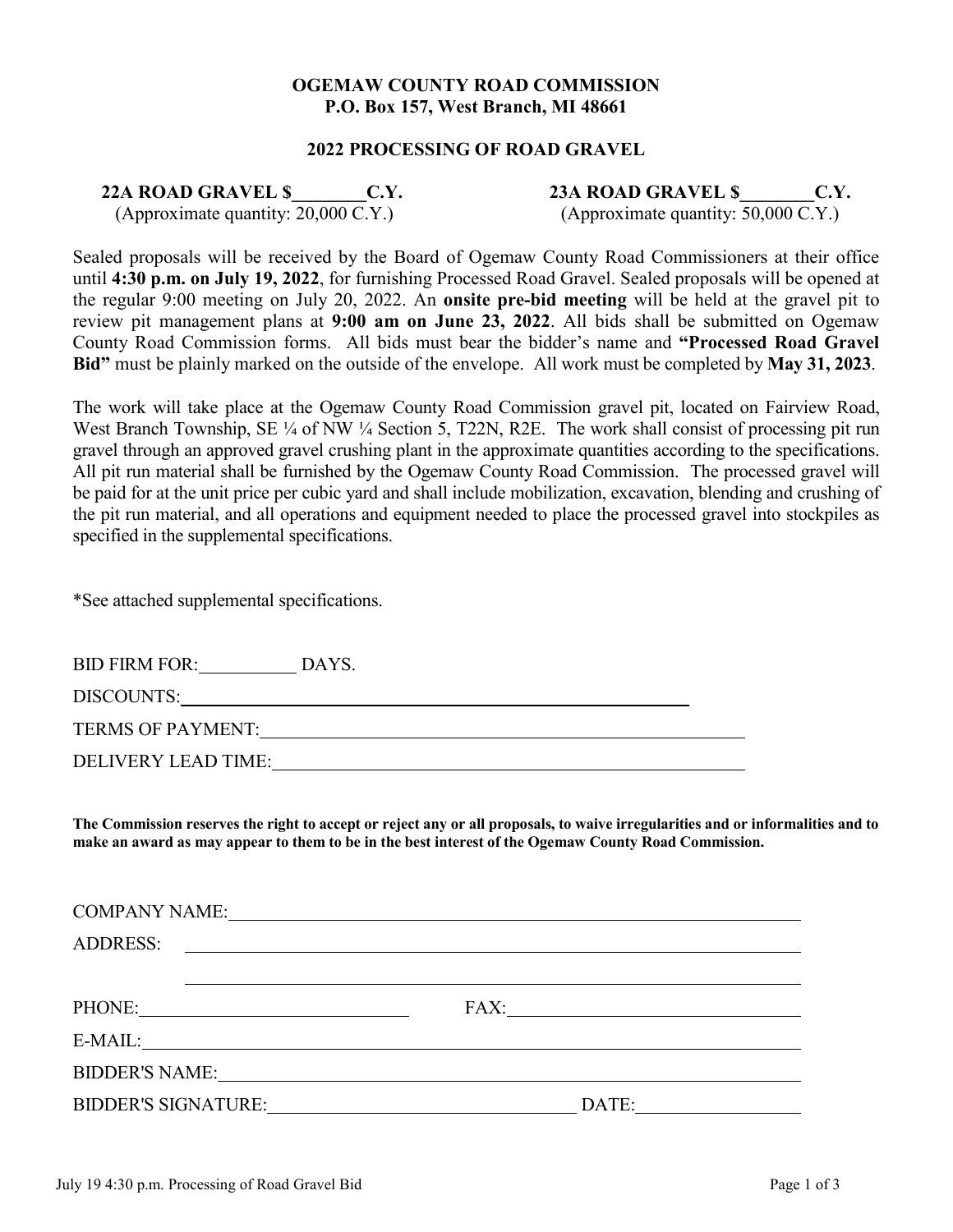# **OGEMAW COUNTY ROAD COMMISSION P.O. Box 157, West Branch, MI 48661**

# **2022 PROCESSING OF ROAD GRAVEL SUPPLEMENTAL SPECIFICATIONS**

#### SPECIFICATIONS AND TESTING OF MATERIALS

Testing of materials shall be completed by the contractor at the end of production quantities for each day and one test shall be performed for every 1000 cubic yards of material processed. All work and materials shall meet the latest Michigan Department of Transportation Standard Specifications for course aggregates, dense-graded aggregates and open graded aggregates. The Road Commission or its authorized representatives may take test samples obtained from the stockpile in accordance with the current M.D.O.T. Inspection Manual. The quotation shall include adding clay where required and all material passing the #200 sieve shall be free of organics, clay clumps, and fine silty sands. Contractor shall furnish equipment to process any stone or rock encountered that is 12" diameter or less and shall be crushed and processed into finished aggregate piles. Any material not passing specifications may be cause for failure of the entire pile.

# PIT MANAGEMENT

The Ogemaw County Road Commission is concerned with the proper use of its current deposits. Every year increased regulations make it more difficult to locate and open new pits. The Road Commission will hold an onsite meeting before bids are due to review and discuss pit management plans. **The pre-bid meeting will be held onsite at the gravel pit at 9:00 am on June 23, 2022.** The successful bidder will be required to follow these instructions which will include but not limited to removing the stumps and stripping the topsoil overburden, collect and stockpile clay, sand and gravel from various locations throughout the pit for mixing before processing.

### STOCKPILING OF MATERIALS

The Ogemaw County Road Commission requires that the method of stockpiling used shall achieve maximum uniformity. The Bidder shall submit a "stockpile plan". Said plan shall, at a minimum, include methods of stockpiling (including equipment used), and proposed techniques for minimizing segregation. Stockpiles that appear segregated may be rejected upon visual inspection. The stockpiles will be placed in the locations as called out on figure 1 and shall not overlap in any part with the existing gravel piles, pit ridges or excavation limits. All stockpiles shall be placed in such a way as to prevent the possibility of ponding water.

### PROGRESS CLAUSE

The successful bidder agrees to have all work completed no later than **May 31, 2023**. Unless otherwise negotiated, failure to complete work on time will result in breach of contract. The contractor must request and receive approval to work on a Saturday and may not work on a Sunday.

### PER YARD BASIS

The Contractor and the Road Commission representative shall agree on a factor to be used to convert a belt scale reading to a per yard basis.

### METHOD OF PAYMENT